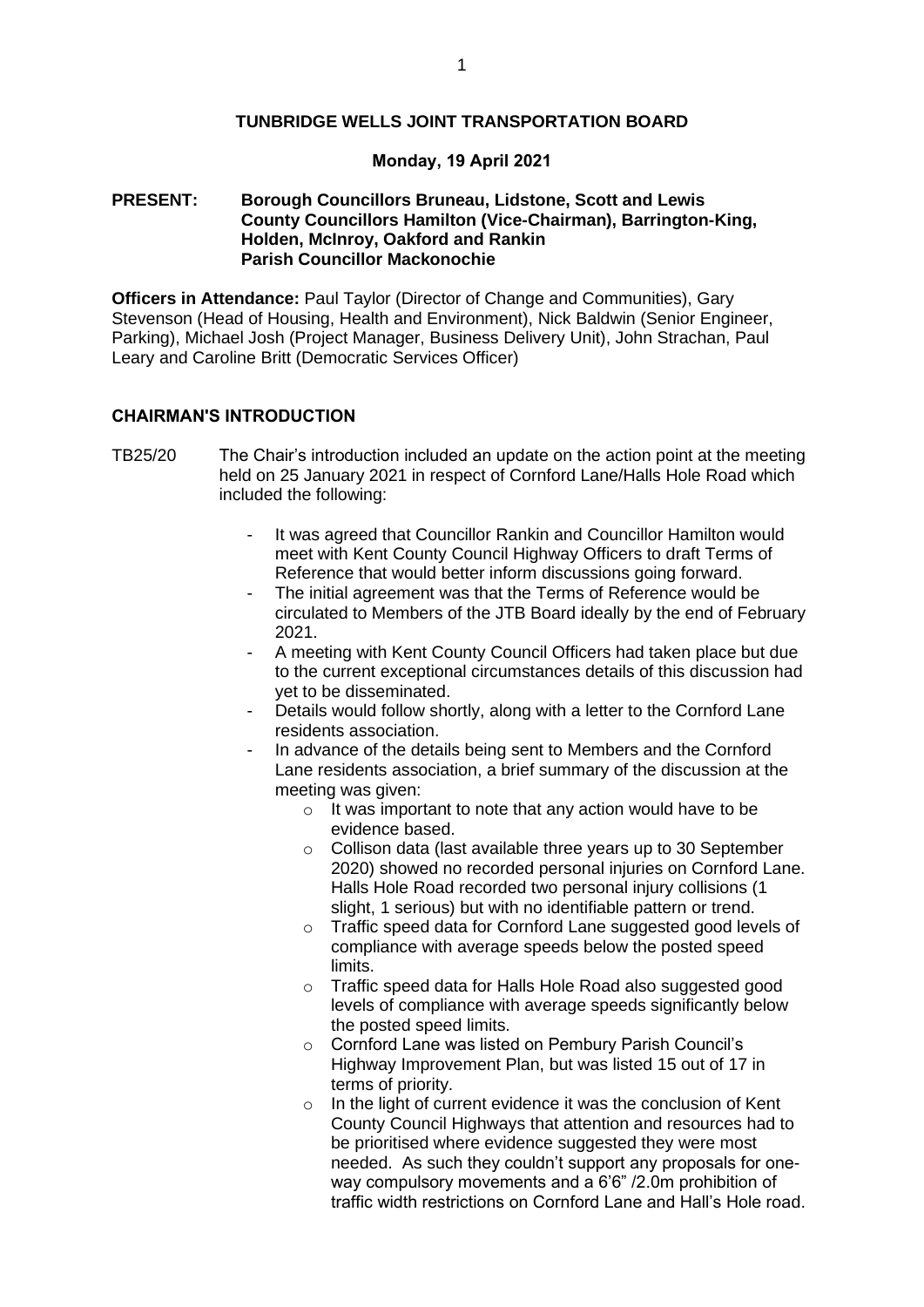- In terms of the way forward, the Highways Improvement Plans and an equivalent for the unparished areas of the Borough could play a significant role.
- This issue affected more than the immediate area and any group would have needed to include a broad range of people.
- Concerns about traffic displacement would be a significant factor.
- An apology was given that the level of engagement wanted had not been able to take place but at this time the County were not in a position to do anything further on this issue. It was suggested the residents continue to speak to their elected Members.

## **APOLOGIES**

TB26/20 Apologies were received from Councillors Stanyer and Woodward.

## **DECLARATIONS OF INTEREST**

TB27/20 There were no disclosable pecuniary interests or other significant interests declared at the meeting.

#### **NOTIFICATION OF VISITING MEMBERS WISHING TO SPEAK**

TB28/20 Mr Howard Mackenzie, Friends of Cornford Lane had registered to speak on Agenda item 4.

> Councillor James Rands had registered to speak on Agenda Item 5. In addition 3 members of the public had registered to speak on this item:

- Mrs Pippa Collard local resident
- Mr Adrian Berendt on behalf of RTW Town Forum
- Mr D McIntyre local resident.

Mr Paul Mason, representing TWBUG had registered to speak on Agenda Item 8.

## **MINUTES OF THE MEETING DATED 25 JANUARY 2021**

- TB29/20 Mr Howard Mackenzie, Friends of Cornford Lane had registered to speak which included the following:
	- It was suggested that a fair balance on the discussion on Cornford Lane/Halls Hole Road was not included in the minutes and it was requested the following be comments be added:
		- o 'Nobody in their right mind would use Cornford Lane to save even 10 minutes as evidenced by their depiction of the lane like a mad max movie."
		- $\circ$  'I completely agree with all who have spoken that a working party is a good idea and should include those adjacent to the road and those affected by changes'.
		- o 'We know what the problems are, I would support some sort of traffic restriction that makes it virtually impossible for HGV's and even commercial vans to use this route. As soon as lockdown comes off, traffic wants to get back to previous levels. We cannot attack motorists, we must carry on supporting motorists.'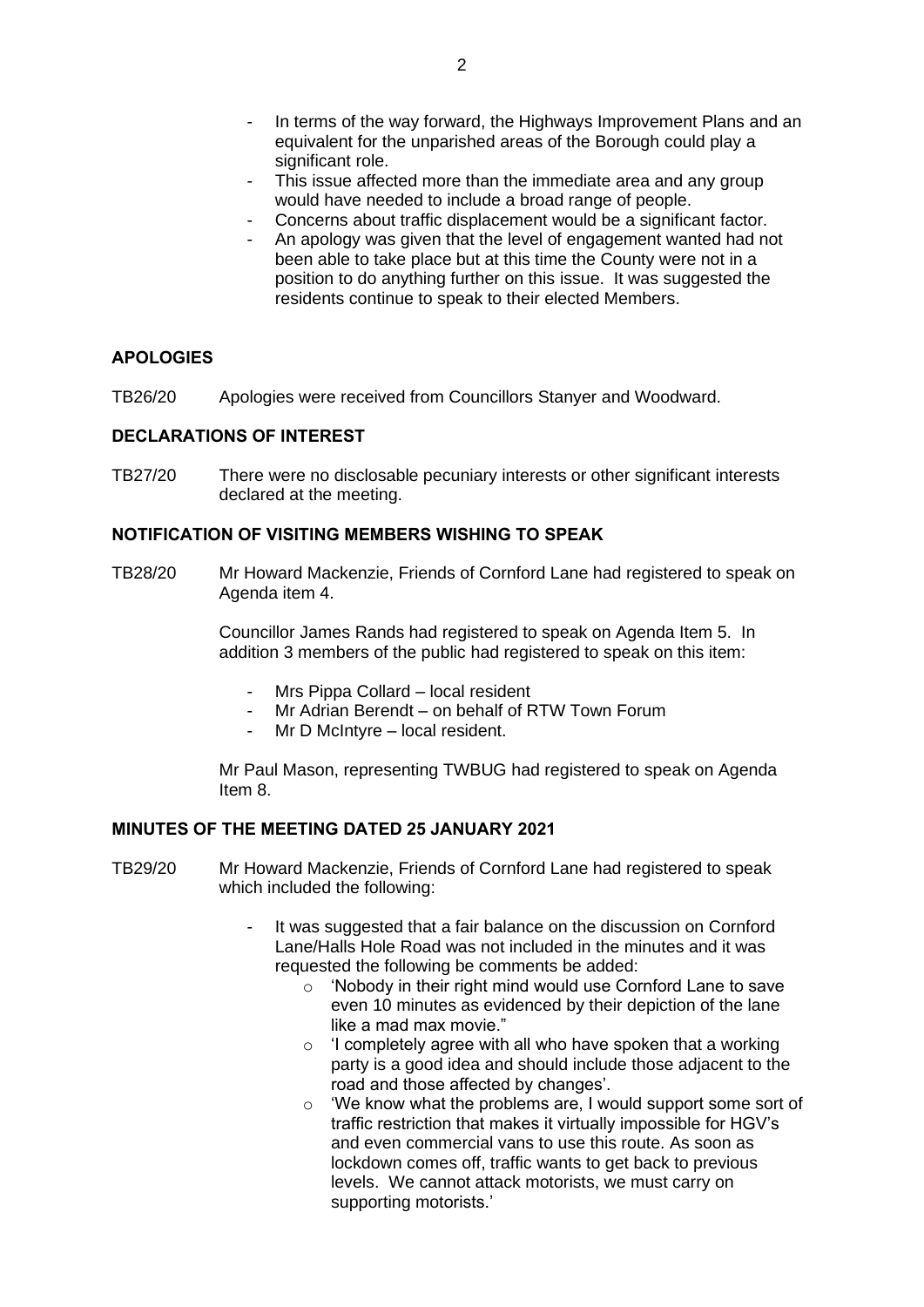- $\circ$  ' I am aware the congestion has been bad here for a long time.'
- o 'The matter generated the largest email response I have ever received. The Reynolds Lane closure approved through the Emergency Active Travel Scheme was probably an analogous situation. Traffic that uses rat runs doesn't evaporate, the same cars appear further up the road, challenging the notion that restrictions on rat runs causes car Armageddon on the main arterial routes.'
- $\circ$  'It's a rush hour problem and I have some empathy with residents. If we set this precedent setting up a working group, every other lobbying group will want one as well.'
- o 'We currently have no plans to revisit, but will of course await any information that comes forward.'
- o 'We have had two work parties previously on the JTB. Work parties are very, very beneficial. Parishes and KALC would be very supportive to a working party.'
- o 'It is understood that officers said they could not prioritise this matter so Councillors Hamilton and Rankin should be able to sort out the Terms of Reference for the working group without officers. I would be amazed if a working group didn't include residents'.
- o 'This long standing lobby group, a very well-resourced eloquent persuasive and armed with an impressive address book, which is why they are here.'
- $\circ$  'I go back to 2014 on this one when as the present Leader, Alan McDermott will attest, and the past Leader, David Jukes, we had a nasty surprise when we only found out about a potential closure of Cornford Lane through the back door. It was almost ad hoc and to say that we were incandescent without being consulted on this would be understated. In Pembury when I put this out to the wider populous they were equally incandescent that they were not aware of the closure'.
- It was stated that some of the comments were directed at individuals rather than facts.
- The statement referring to the closure of Cornford Lane was challenged by numerous Council records that clearly evidenced that Councillors representing Pembury were involved throughout the preceding 8 months prior to the closure.

Members made the following comments:

- It was noted that the minutes were not a verbatim record of every comment made during the discussion.
- The minutes should be fair reflection of what was discussed and it was suggested that several of the supporting comments for action to be taken and for a working group to be set up were omitted.
- Amendments to the minutes could only be proposed by Members of the JTB.
- There was an objection to the minutes being an accurate record and a vote was therefore taken.
- No amendments to the minutes of the 25 January 2021 were proposed.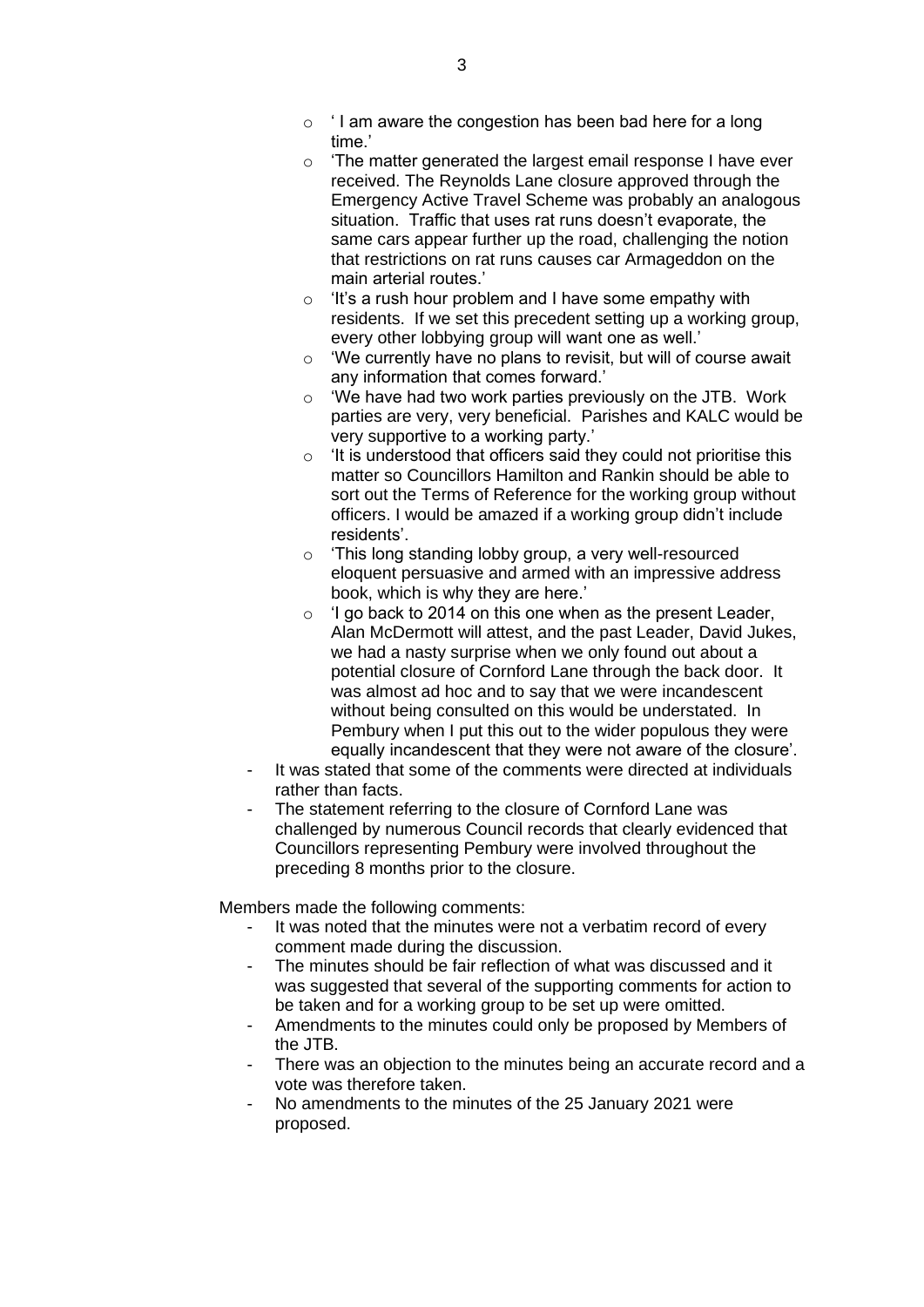A vote to approve the minutes of the meeting held on Monday 25 January 2021 was requested by the Chair of the JTB:

Agreed:7 Against:1 Abstain:1

**RESOLVED –** The minutes of the meeting dated 25 January 2021 be approved as a correct record.

## **PUBLIC REALM 2**

TB30/20 Mrs Pippa Collard had registered to speak and provided the following statement:

"Thank you for allowing me to speak.

At the JTB in January 2019 residents of York Road first expressed their concern over the impact of Public Realm Phase 2 on this narrow residential road due to the inevitable increase in traffic volume and rat running caused by cars wishing to access the town via Monson Road.

\*On 20th December 2019 (pre Covid) in a half hour lunchtime period, residents, together with the Chair of the Town Forum, carried out a traffic count to gain an initial understanding of traffic flows down York Road. We counted a total of 45 cars using York Road, 27 cars going to Monson Road and 18 cars to Mount Pleasant.

\*Precisely a year later, enforcement in place and despite Tier 3 Lockdown, another traffic count, same half hour period, showed a total of 57 cars using York Road and of them 39 going to Monson Road. So, a significant increase in cars accessing Monson Road at a time of normal traffic and subsequently at a time of supposedly reduced traffic due to the pandemic.

Hence proving the anticipated trend that York Road is a major trajectory and is bearing an increase in cars accessing Monson Road due to the new traffic enforcement.

I would now like to draw your attention to the fact that a meeting was held at the Town Hall on 20<sup>th</sup> November 2019 between residents of York and Dudley Roads and various council and KCC members, including David Scott, Jamie Watson and Gary Stevenson.

I read to you from the minutes taken by David Scott at that meeting and the recommendation therein: -

'The preferred and concluded option was to introduce an experimental road closure of York Rd and Dudley Rd using road signs. A temporary barrier could be installed (say a plastic barrier) for a period to determine whether this improved traffic reduction or caused emergency, utility and delivery vehicle problems.'

'The experimental phase would run concurrently with consultation.' 'Proposals should be kept at minimum costs if possible, to ensure they can be implemented.'

It was agreed that Jamie Watson was to straightaway prepare a highlevel document for the politicians to progress.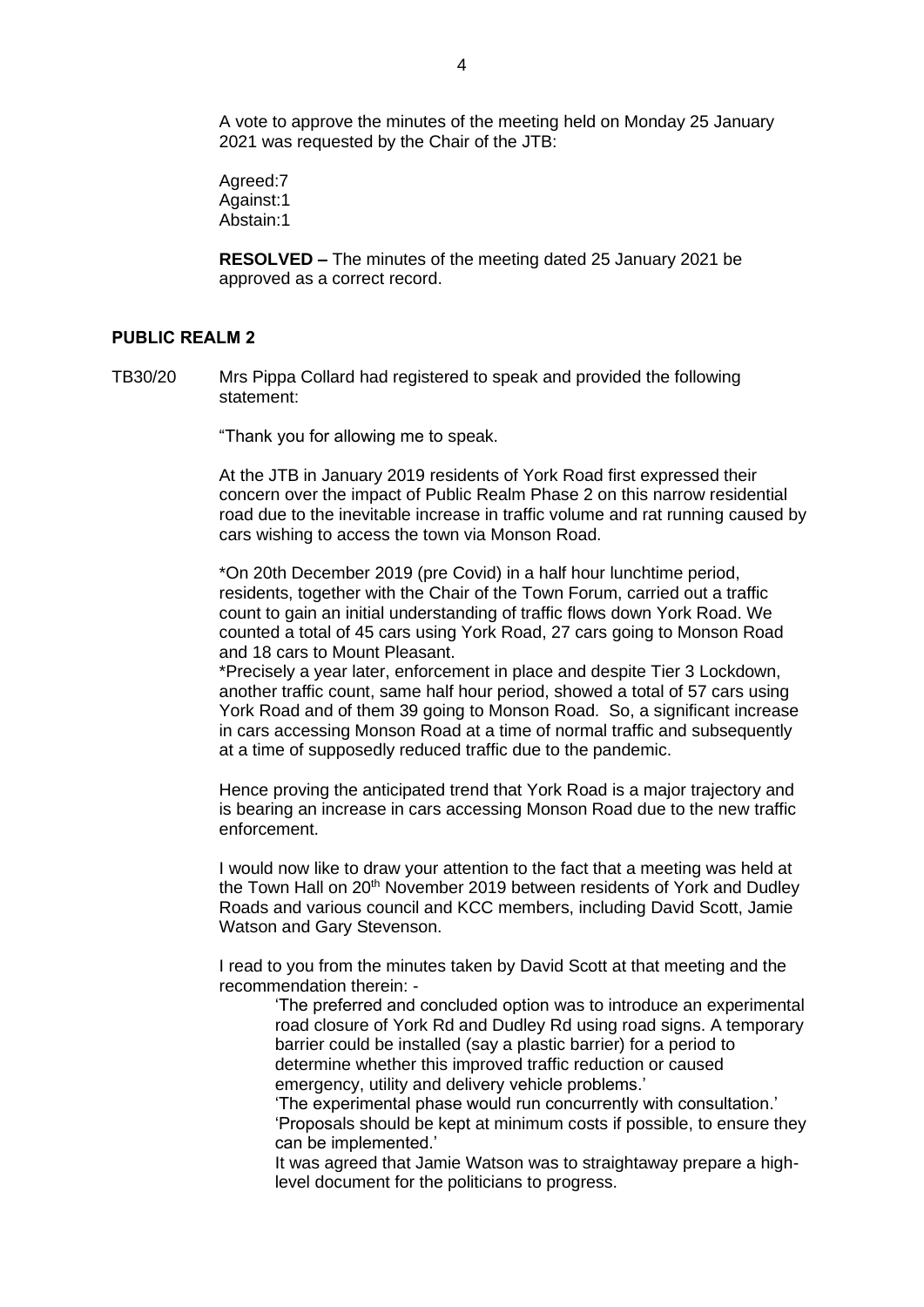This temporary road closure did not happen, we are told due to the pandemic and we ask that now, rather than as an afterthought, you implement it without further delay.

This is a system effectively put into place in many other towns across the UK and which will have the following positive impacts:

- a) Stop rat running down a small, unsuited residential street.
- b) Reduce very real safety concerns for pedestrians crossing Monson Road.
- c) Reduce parking issues for residents of York Road.
- d) Reduce safety concerns for pedestrians crossing York Road at the town end.
- e) York Road residents to thus access London Road at the west end, thereby stopping the need to drive the extra ¾ mile imposed by the PR phase 2.

Ultimately, this plan will improve the visual impact of the new 'pedestrianised' area and create more of a foot friendly, plaza type feel in the Town Centre as well as address the safety issue of the Monson Road crossing. Is that not what TWBC was trying to achieve?"

Mr Adrian Berendt Chair of RTW Town Forum had registered to speak and provided the following statement:

"The Town Forum supported the original aims of the scheme to improve the look and feel of the town centre and to make it more pedestrian friendly and generally approved the originally designed scheme. As the design developed, compromises were introduced which worsened the scheme. However, we are where we are and we now need to consider which further improvements are achievable in the short term and which need more time to consider and to resource.

You will have seen the results of the traffic and pedestrian counts carried out by the Town Forum before and after the scheme was implemented. COVID has meant that we need to treat them with caution, but they broadly support the KCC traffic surveys. Three important findings:

a) The number of pedestrians far exceeds the number of people in vehicles. We must not forget this when designing our streets for people b) the share of vehicles using York, Dudley and Newton roads is significantly higher than from before the scheme

c) most vehicles from those roads ARE now exiting along Monson Road, although some continue to use Mount Pleasant

Having spoken to others, the Town Forum broadly supports the proposals in the report, with a couple of additions and with the important caveat that we need to think about what longer term improvements can be made to further reduce vehicle movements in the centre of town, including a bus strategy for the area. The immediate additions we recommend are:

1) Change the road markings and traffic lights on Crescent and Church roads to discourage turning into the Public Realm (I can supply details).

2) Re-introduce the York Road closure / 2-way operation that worked so well before and include Dudley, if feasible. Making the scheme 24/7 at the same time would help to remove confusion.

3) Narrow the effective carriageway width at the Monson Road junction by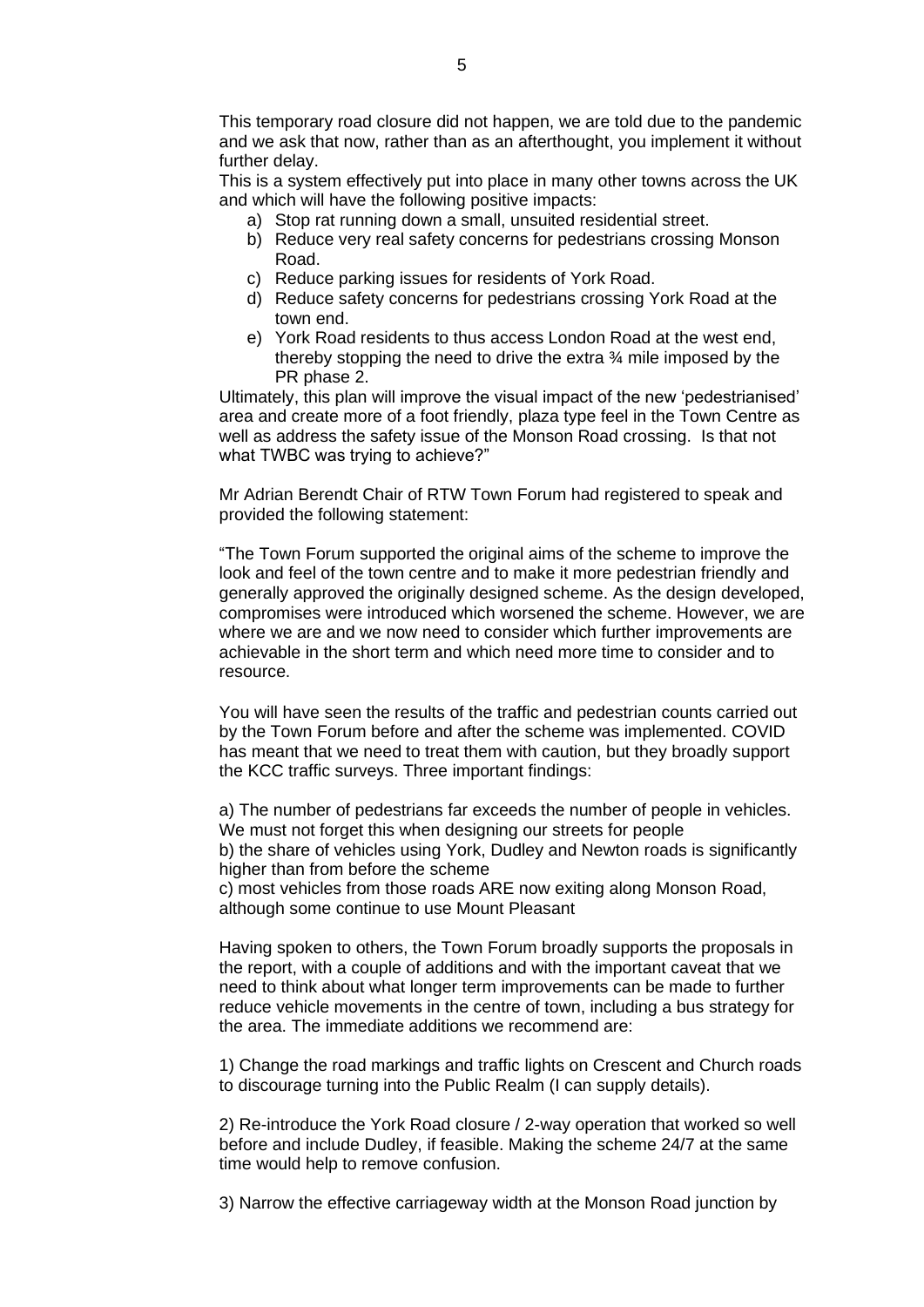adding planters. Consider something similar along the centre of Mount Pleasant, to improve the ambience and to narrow the width of road that pedestrians have to cross.

4) Last and certainly not least, full public engagement about the scheme."

Mr Donald McIntyre had registered to speak which included the following:

- A background and experience in highways and traffic management with a particular emphasis on the servicing of town centres by delivery vehicles in an efficient, economically and environmentally sound mode.
- The report did not include any reference to delivery vehicles.
- The rationale of discriminating between buses and delivery vehicles was not understood. Buses were delivery vehicles, delivering people to Tunbridge Wells Town Centre to shop for goods and services delivered by vans and lorries.
- Buses enjoyed unfettered access to and from the Town Centre via Mount Pleasant Road.
- Delivery vehicles were diverted by up to half a mile or more, either via York Road, Dudley Road or Calverley Road. This was imposing real economic, efficiency and environmental costs.
- PR2 imposed the ultimate nonsense on goods vehicles delivering west bound in Monson Road by having to conduct a U-turn to depart the way they came, rather than exiting Monson Road via Mount Pleasant Road.
- There was a solution to these issues, to allow the addition of goods vehicles to the existing exemptions for buses on Mount Pleasant Road. This would eliminate concerns around emissions, economic and the environment.
- The required signage modification would be relatively straightforward – adding the words 'Goods Vehicles' or using the sign as determined by the Traffic Signs Regulations. It would also require an amendment to the Traffic Regulation Order.
- The current PR2 scheme imposed economic, efficiency and environmental costs on the delivery of goods and services. These costs could be eliminated if a pragmatic view was taken.
- Goods vehicles serving the Town Centre should be afforded the same facility as buses.

Councillor Rands had registered to speak and provided the following statement.

-

"This matter was raised at Full Council on 17 Jul 2019 when Sue Luck of Saltmarsh asked a question. The then portfolio holder Dr Basu gave a reasonably long answer in which he stated that there would be a review after 12 months of operation of the scheme. That review was to consider the "views of local businesses and residents".

I am not at all convinced this review does consider the views of residents. It looks like passes by have been interviewed, but not actually residents. Residents have been quite vocal throughout this period that they are not happy. In Nov 2019 a meeting was held including many of us in this room and representatives of York and Dudley Rd. At that meeting there was a lot of wait and see suggested, but those present may

recall I laid out a large scale map and laid some pennies on it to represent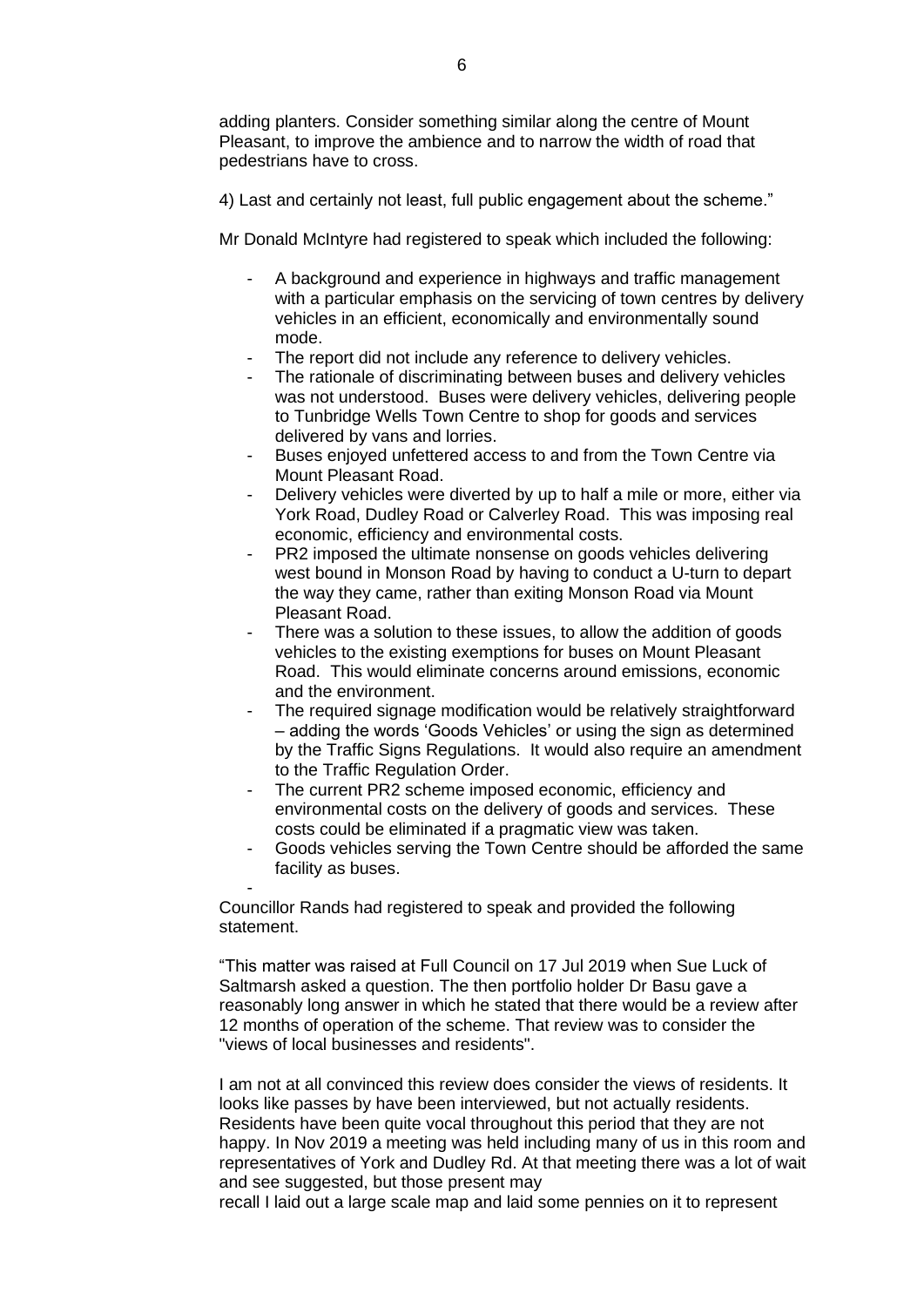cars and asked where they would go if they were headed towards Monson Rd. The KCC staff who had been saying we needed to see how traffic flow adjusted did acknowledge there were only two routes. We know where the traffic is going to go.

Do we have evidence to back up this hypothesis yet? Yes! We have the results from Dudley Rd which already show a rise in traffic use. Oddly the opposite appears to be true for York Rd. There is an issue here though the traffic survey commencing 12 Nov 2019 began the Tuesday after Remembrance Sunday. Members may recall there was a pressure to get the works done by Remembrance Sunday but it failed and digging equipment was stacked up at the Eastern end of the road thus achieving the closure residents had asked for. If those dates are correct they follow on immediately from the road having been closed and probably include a few days when it still was closed so I don't think that's a reasonable baseline for comparison.

The truth is we know that this layout turns those two roads into rat runs. We have discussed options. Closure at the Eastern ends of roads is the only suggestion put forward so far which is safe, achievable, reasonably priced and affords with the aims of the public realm. And though I am sure everyone is open to sensible alternative suggestions it has been two years now without any. I think we need to get on with addressing the issues which we know this scheme creates rather than kicking into it the long grass. I recall the first time I spoke to this board on that issue there was a general acceptance across the room that we TWBC and KCC had made a bit of a mess of this and really owed it to residents and businesses to acknowledge that and address it."

Jamie Watson, Senior Programme Manager, Kent County Council introduced the report as set out in the agenda.

Discussion included the following comments:

- This was an ongoing situation that included a lot of disquiet among residents.
- A meeting that took place before the pandemic made some suggestions as to how the feel and look of the area would be made better (and safer).
- The suggested sign improvements were welcomed.
- It was suggested that a series of planters be installed in the middle of the road on the raised areas of the PR2 (e.g. in front of the war memorial, on Monson Road and Church Road). The installation of planters could be accompanied by cautionary signs. It had the potential to be an attractive solution to the problem.
- Officers were open to suggestions for planters including using them as a gateway feature. There would need to be a discussion about their maintenance and an assurance that vehicles could negotiate them safely (e.g. emergency services).
- Funding would also need to be addressed. Residents Associations might be interested. Tunbridge Wells in Bloom was also suggested.
- It was further suggested that a temporary blockage of York Road and possibly Dudley Road should be trialled.
- The report included some encouraging progressions in terms of signage that needed further clarity and with enforcement, with the use of cameras.
- The message to the public that the money received from enforcement would be ring fenced for highways improvements was important.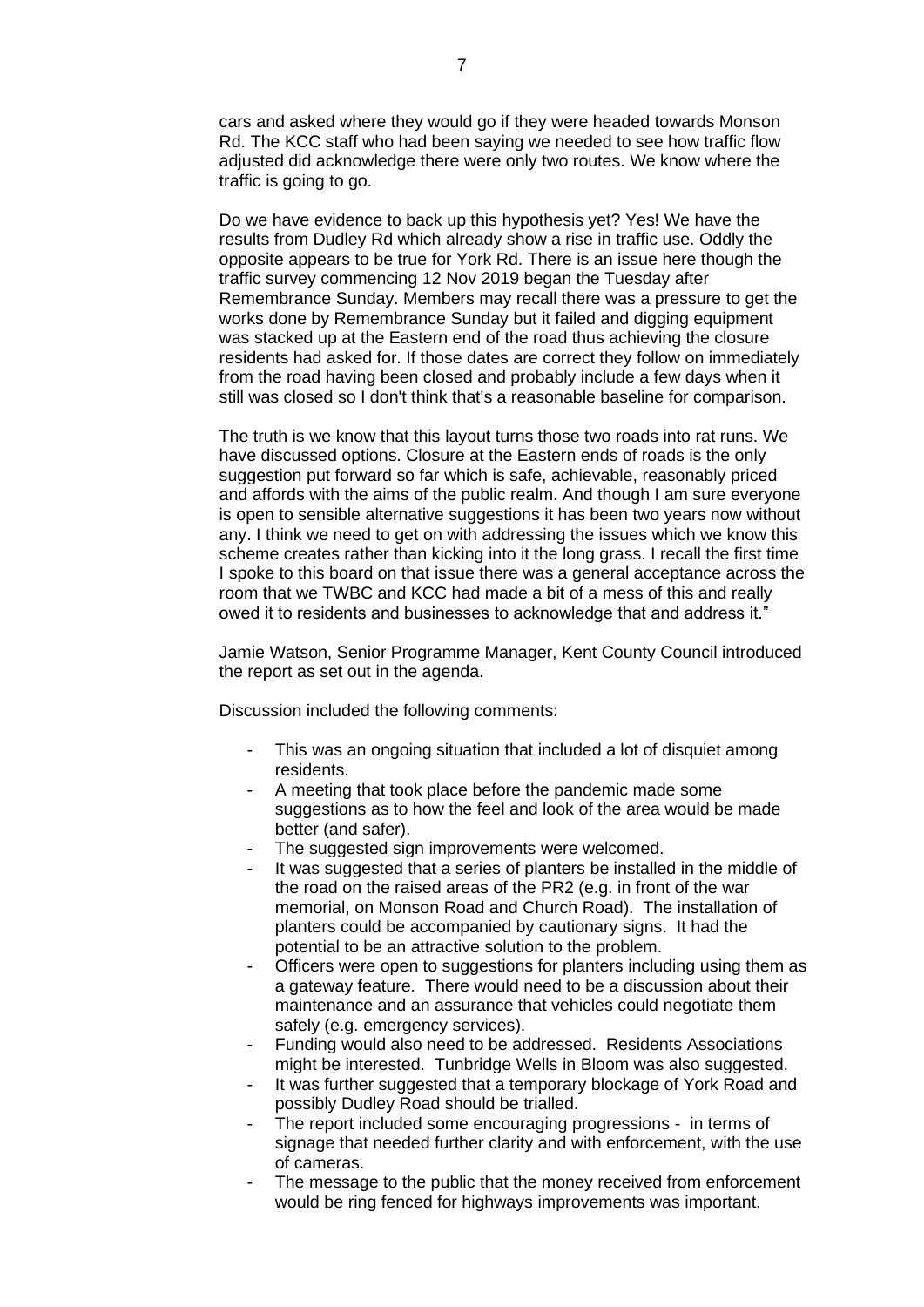- The proposed traffic survey mentioned in the report could be taken forward quite quickly, probably within the next month.
- There was concern that the traffic flows on narrow residential roads such as York and Dudley Road were not comparable to others in the County.
- The traffic survey would take in account both traffic flows and traffic speeds. The more data captured, the more informed recommendations and decisions could be given.
- One of the main concerns for officers related to York Road was the ability for vehicles to turn around.
- Pedestrianisation should be encouraged.
- Access for delivery vehicles delivering to Mount Pleasant Road was permitted, but not for HGV's using Mount Pleasant Road as a through route.
- It was also permissible to use Newton Road to access both Mount Pleasant Road and Monson Road (eastbound).
- Delivery vehicles could also use the area outside the times of the restriction.
- If a decision was taken to make the restrictions 24/7 further discussion would be needed in respect of delivery vehicles.
- Although it may be an ambition at the moment, but could a smarter solution be the use of buses as a delivery vehicles?
- Making the centre of Tunbridge Wells more of a plaza should be something the Council should consider. Accepting that there would be an element of traffic displacement.
- Local businesses should be supported but a solution to the mix of pedestrians and HGV's in the town centre was needed.

**RESOLVED –** That the report be noted.

# **ELECTRIC VEHICLE CHARGE UPDATE**

- TB31/20 John Strachan, Parking Manager provided a verbal update on Electric Vehicle Charging which included the following:
	- This related particularly to charging for shoppers, visitors and those working in Tunbridge Wells. It also related to residents who didn't have off street parking or access to charging facilities.
	- In March 2021 TWBC joined a Kent CC procurement project (one of 7 Kent Authorities who had joined). The project sought to partner with an organisation that would provide electric vehicle charge points. This would primarily be in car parks. The charge points would be provided on a profit sharing basis.
	- The chargers themselves were quite expensive  $-$  the fast chargers were about £3,000, the rapid chargers were about £23,000.
	- If the agreement went ahead it would be for up to 15 years.
	- The procurement exercise was currently underway and Kent CC hoped to award the contract in May 2021. Installation would commence in June 2021.
	- TWBC had offered nearly all of its car parks as potential hosts. For the surface car parks the charging regime was likely to be fast chargers. The rapid chargers would be placed in car parks used by shoppers.
	- TWBC were also seeking its own arrangements for external providers to host these chargers. This was being undertaken so that a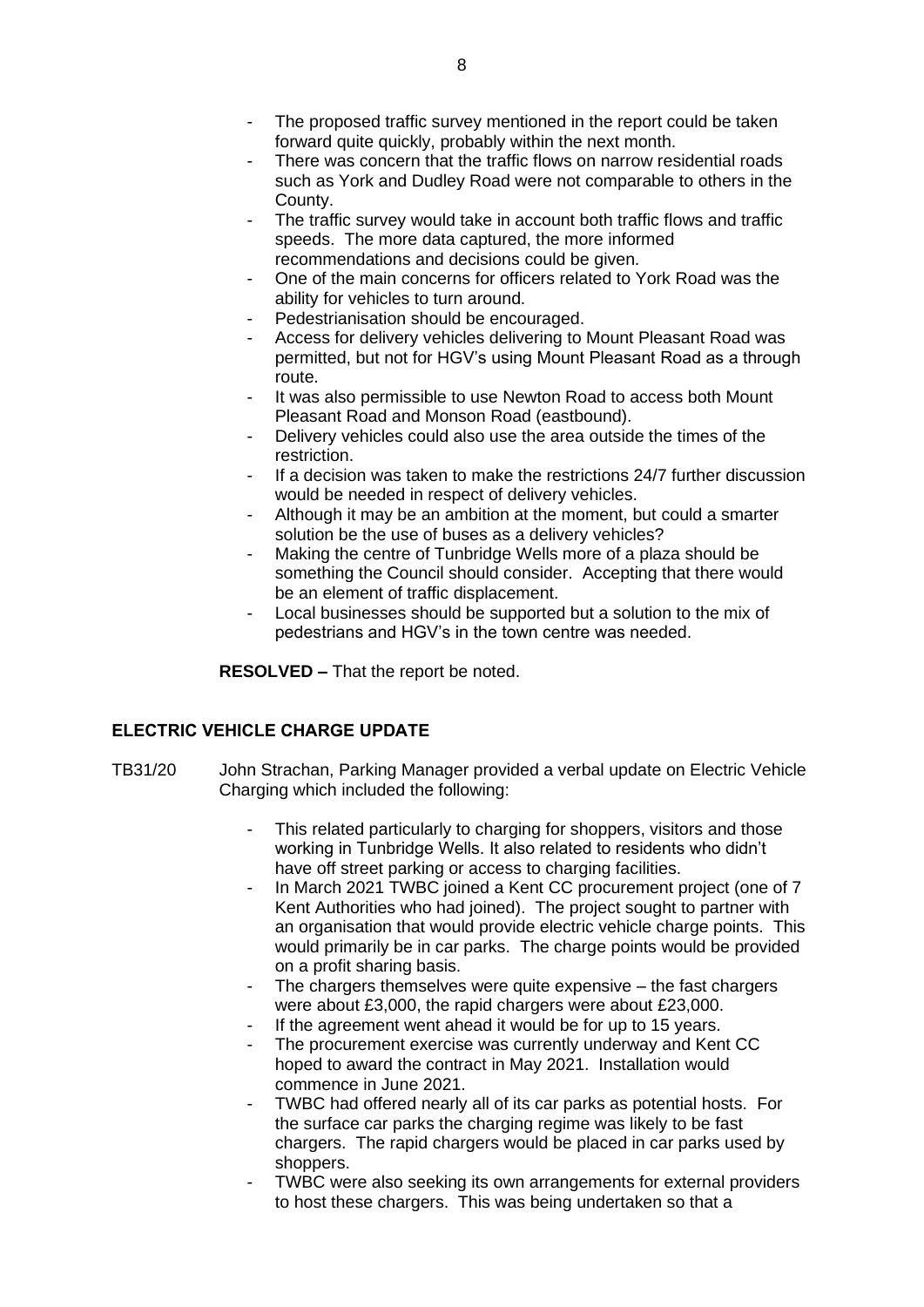comparison to what was being offered by Kent CC was available.

- Grant funding from Central Government was available, particularly from the Office for Zero Emissions. This funding was dependent on the chargers being available to residents.
- Two rapid chargers, close to the railway station had been installed on Mount Pleasant Road, one to be used primarily by taxi's.
- TWBC were also finalising documentation to install another taxi and car charger in Commercial Road East Car Park in Paddock Wood.
- To date TWBC had received little interest from residents for chargers. The use of chargers currently installed in the car parkers was not widely used. Although this might change when the move to electric vehicles took place in 2030.

Discussion included the following comments:

- A number of residents in the St John's area had expressed an interest for the provision of on street parking chargers. Residents were able to email Mr Strachan direct.
- A questionnaire was going to be sent to permit holders and season ticket holders to try and gauge the appetite for residents to own electric vehicles and to establish whether the lack of charging facilities was a barrier.
- TWBC were working on ways to provide on street charging in densely populated areas. The use of lamp posts presented a number of difficulties and was not currently appropriate.
- There were a couple of car parks in the St John's area that had been identified as a possible location for electric chargers.
- Currently the price of electric cars were prohibitive for many drivers.
- The life of the chargers was of concern. At present, charge point technology was reasonably stable and it was hoped that any commercial company that supplied chargers would want to ensure the most up to date technology was being used.
- There was interesting VOSA data on the trends of sale between rural and urban areas. Also, the technology that allowed charging to take place via the wheels.
- The use of electric vehicles and the availability of chargers was in a bit of a chicken and egg position at the moment.
- Regenerative charging used the action of the car breaking as a mechanism for charging the vehicle. Inductive chargers used inductive waves on the road surface as the car travelled. But both initiatives were still in the early stages of development.
- Short duration trips were not conducive to the use of electric vehicles. The heavy batteries required were better equipped for longer trips.
- The lighter the vehicle the better, e.g. electric scooters and bicycles as they required the minimum amount of charging.
- The provision of electric charging points in residential streets, particularly those streets with terraced houses presented a number of issues.
- Car companies were also now investing in hydrogen cell technology.
- Concern was raised regarding the shortage of Lithium (from 2027), an important component of electric batteries and therefore something that could prove detrimental on the use of electric vehicles going forward.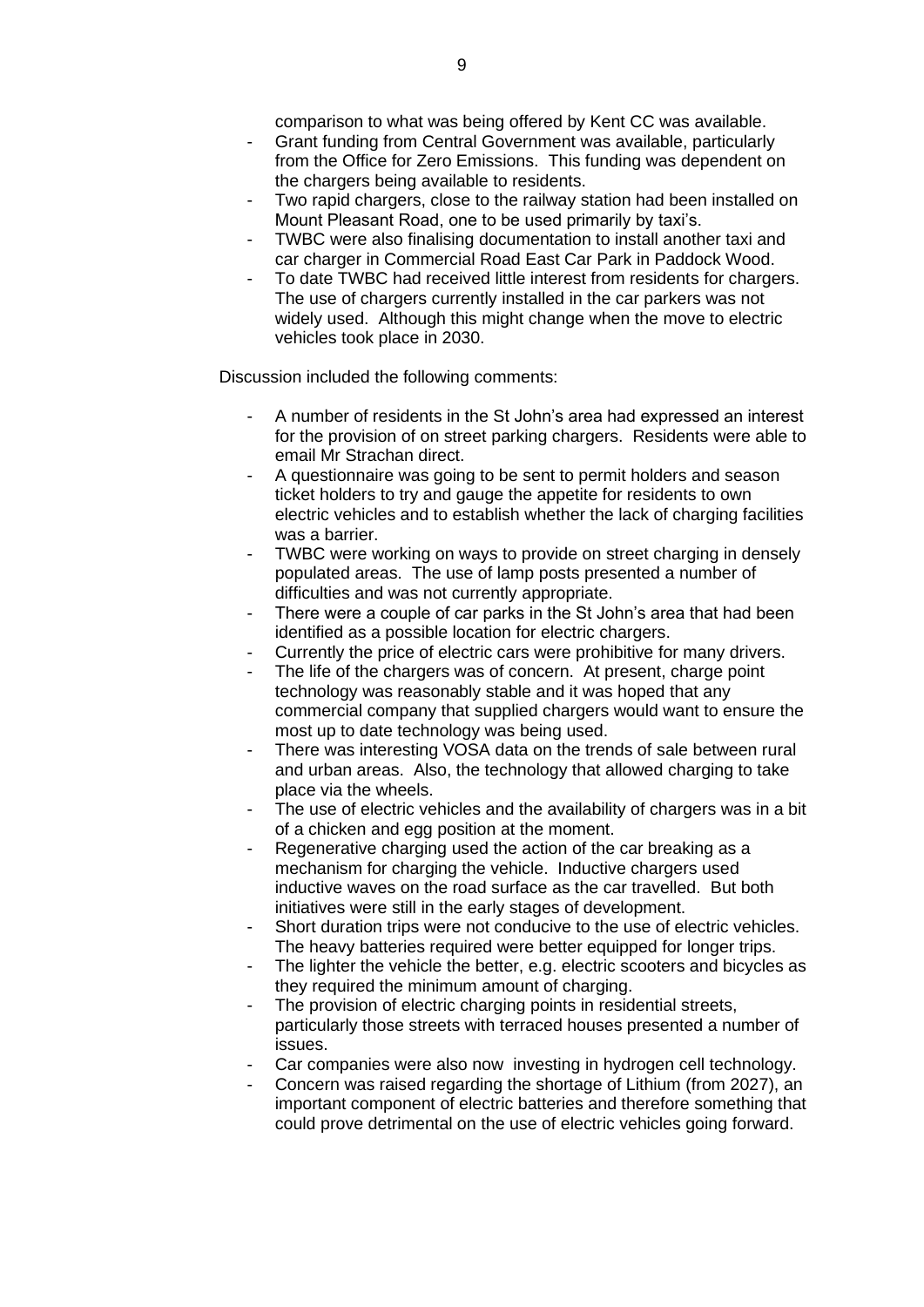#### **HIGHWAY WORKS PROGRAMME**

TB32/20 Julian Cook, Tunbridge Wells District Manager at Kent CC introduced the Highways Works Programme that provided an update on the works scheduled for 2020/2021 financial year and some of the works proposed for 2021/2022 financial year.

Discussion included the following comments:

- The surface treatment sites for 2021/22 had not been included but would be available at the next meeting. Details would also be available shortly on the Kent County Council website.
- Confirmation was requested regarding that the £600k funding for the A26 cycle way was still available. Kent CC didn't have the latest information available but said they would revert after the meeting. Following the meeting, Kent CC were able to provide the following information ' The local growth fund manager at Kent CC is currently working on an agreement in principle to have the available funds in question transferred directly to TWBC so that they, alongside TMBC can continue to explore options for appropriate infrastructure between the two town centres.'
- The zebra crossing on London Road was very welcome.
- A pedestrian crossing at the Church Road, London Road junction was desperately needed. Due to the presence of steps on the northern side, the crossing was inaccessible to wheelchair users and those using prams. Following the meeting Kent CC confirmed that the SPD project manager had been informed.
- The failure to use red bricks when repairing pavements in the heritage areas was a concern. The use of tarmac wasn't appropriate.
- Kent CC were proposing to bring a report to the JTB later in the year on the use of red bricks. Some of the problems revolved around the presence of tree roots. If the tree roots were large, it was not possible to use red bricks. Tarmac was often used as a temporary measure until a permanent resolution could be found.
- Where new trees are planted, a tree pit was included so that the roots went down rather than across.
- The use of embossed pavements had been used by other Councils and had been trialled in other areas of Kent, whilst it looked good when first put down, it did not wear very well and within 12 months looked very unsightly.
- There had also been incidents of cars driving/parking on red brick footways. Red bricks were never designed to take the weight of cars and this had caused them to break.
- There was an ongoing issue with sink holes across the borough. There had been a particular problem with sink holes in Pennington Road due to the presence of a water line that had been dripping continuously, causing erosion. Southern Water had been called out numerous times and would be called in again. Kent CC were aware of the sink hole on Holden Park Road which was now under investigation.
- The cause of sink holes were often due to historic water leaks.
- Members were very appreciative of the work undertaken by the Highways Team.

**RESOLVED –** That the report be noted.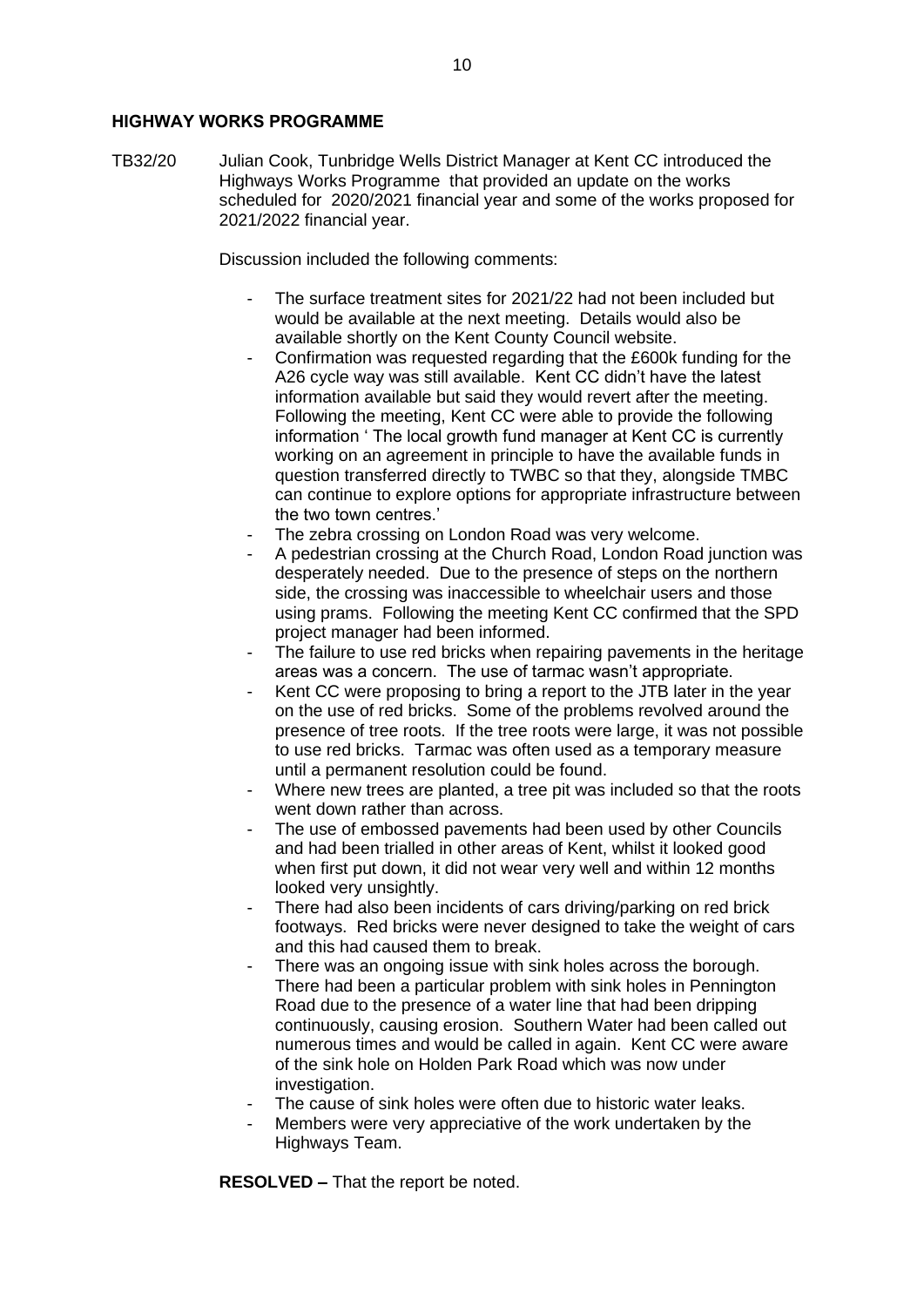# **TOPICS FOR FUTURE MEETINGS**

TB33/20 Paul Mason, Tunbridge Wells Bicycle Users Group (TWBUG) had registered to speak which included the following:

- The JTB was the only forum for discussions of plans made by TWBC but that needed Kent CC to implement.
- There were a number of plans that were rarely discussed at the JTB and for which it was suggested they now be included.
- Some examples of suggested topics that should be considered as standing items for the JTB included:
	- o Carbon neutral status by 2030.
	- o Walking and cycling targets in the Kent Active Travel Strategy.
	- o The cycling network as set out in TWBC' s Cycling Strategy.
	- o TWBC's Transport Strategy.
- Last year the Government published 4 radical documents:
	- o Decarbonising and Transport Plan.
	- o Gear Change.
	- o Changes to the Highway Code.
	- o Design Manual for Cycling Infrastructure.
- A proposal was requested for a single agenda item that encompassed these elements perhaps under the banner of Active Travel.

Discussion included the following comments:

- The proposals from Cllr Scott were about de-carbonising. Additionally with regards to electric vehicles, it was about private enterprises bearing the cost of these items. The Council would be the enabling body that would provide the facilities for light vehicles. It was also about reducing the number of heavy vehicles in the centre of town.
- In the first instance Kent CC agreed to take the information away regarding the use of light electric vehicles for further consideration regarding viability and funding.
- The second proposal from Cllr Scott related to the bus and pedestrian area around Tesco's. Better bus provision and enhanced pedestrian areas would be beneficial for local residents and businesses. Further discussion with officers would be necessary before a decision could be taken to take it forward.
- Cllr Lidstone requested that Cornford Lane/Halls Hole Road be included as a future agenda item (picking up from the action point at the meeting on 25 January 2021). Details of next steps should be brought forward at the next meeting.
- The concept of having something similar to a Highways Improvements Plan (HIP) in the unparished areas of the borough could be beneficial for issues such as Cornford Lane. The model of the HIP could be a good way of taking this forward.
- It was suggested that a contact at TWBC (Highways Team) could liaise with Kent CC to consider and prioritise issues with the view of making an Action Plan similar to what was done in the Parishes.
- Finding solutions to traffic problems was something that Councillors were entrusted to do.
- A vote was requested for 'Next Steps for Cornford Lane and Halls Hole Road' to be included on the next agenda.
- There was concern about what putting Cornford Lane on the next agenda would achieve. Kent CC Highways had made clear unless